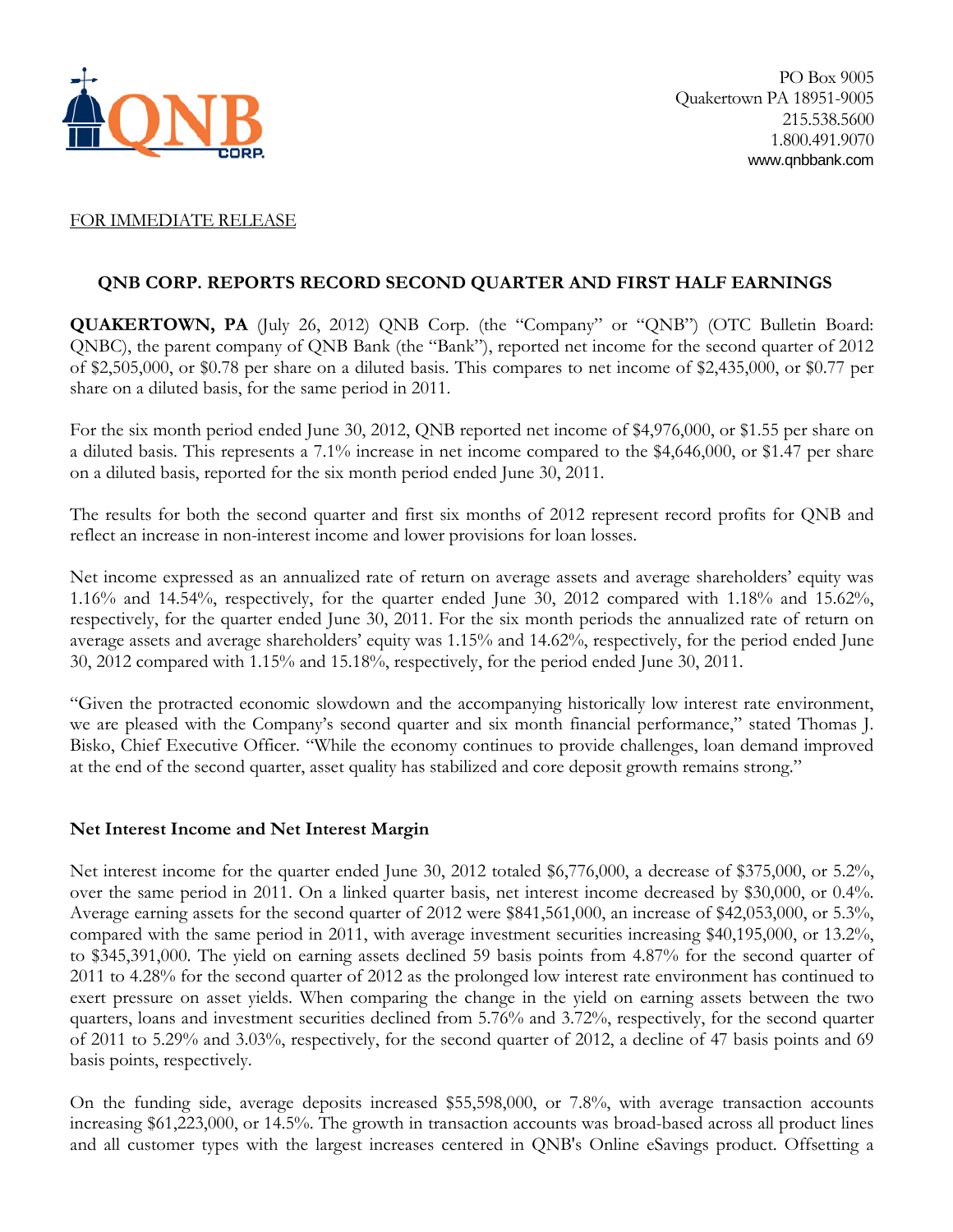#### Page 2 of 5

portion of this growth in funding was a decline in average time deposits of \$5,625,000, or 1.9%, and a reduction in average borrowed funds of \$17,337,000, or 37.0%, comparing the second quarter 2012 with the same period in 2011. During the second quarter of 2012 the Company paid off \$15,000,000 of repurchase agreements with a cost of 4.75%. The cost of interest-bearing liabilities declined by 27 basis points from 1.17% for the second quarter of 2011 to 0.90% for the second quarter of 2012. The interest rate paid on interestbearing deposits declined by 20 basis points to 0.87% for the second quarter of 2012 compared to the second quarter of 2011.

The net interest margin for the second quarter of 2012 was 3.49% compared to 3.84% for the second quarter of 2011 and 3.53% for the linked quarter. The historically low interest rate environment of the past few years combined with the growth in earning assets, primarily in the investment portfolio which generally earn a lower yield than loans, resulted in a decline in the net interest margin. During the beginning of this interest rate cycle, funding costs declined at a faster pace and to a greater degree than rates on earning assets resulting in an increasing net interest margin. However, since the second quarter of 2011 this trend has reversed as funding costs have approached bottom while yields on earning assets continue to reprice lower resulting in a decline in the net interest margin.

## **Asset Quality, Provision for Loan Loss and Allowance for Loan Loss**

QNB closely monitors the quality of its loan portfolio and considers many factors when calculating the required provision for loan losses each quarter. QNB did not record a provision for loan losses for the second quarter of 2012 as a result of a stabilization in the amount of non-performing loans over the past several quarters, net recoveries for the quarter ended June 30, 2012 and modest growth in outstanding loan balances. A provision for loan losses of \$450,000 was recorded in the second quarter of 2011.

QNB recorded a provision for loan losses of \$300,000 for the first six months of 2012 and \$1,100,000 in the first half of 2011. Net loan recoveries were \$12,000 for the second quarter of 2012, or -0.01% annualized of total average loans, compared with charge-offs of \$792,000 for the second quarter of 2011, or 0.67% annualized of total average loans. For the six month periods ended June 30, 2012 and 2011 net loan chargeoffs were \$73,000, or 0.03% annualized, and \$1,205,000, or 0.51% annualized, respectively.

QNB's allowance for loan losses of \$9,467,000 represents 1.92% of total loans at June 30, 2012 compared to an allowance for loan losses of \$9,241,000, or 1.89% of total loans, at December 31, 2011 and \$8,850,000, or 1.86% of total loans, at June 30, 2011.

As noted previously, asset quality has stabilized over the past several quarters with the reduction in non-accrual loans being offset by an increase in restructured loans. Total non-performing assets were \$23,990,000 at June 30, 2012 compared with \$24,145,000 at December 31, 2011 and \$13,844,000 at June 30, 2011. Included in this classification are non-performing loans, other real estate owned (OREO) and repossessed assets, and nonaccrual pooled trust preferred securities. Total non-performing loans, which represent loans on non-accrual status, loans past due more than 90 days and still accruing interest and troubled debt restructured loans were \$20,824,000, or 4.23% of total loans, at June 30, 2012 compared with \$21,390,000, or 4.36% of total loans, at December 31, 2011 and \$11,882,000, or 2.49% of total loans, at June 30, 2011. The increase in non-performing loans during 2011 was primarily the result of several large commercial loan relationships that showed signs of financial difficulty and collateral values that were below the carrying value of the loan. These loans were placed on non-accrual status because it is possible that all principal and interest payments will not be received as expected. Loans on non-accrual status were \$16,270,000 at June 30, 2012 compared with \$18,597,000 at December 31, 2011 and \$9,455,000 at June 30, 2011. In cases where there is a collateral shortfall on nonaccrual loans, specific impairment reserves have been established based on updated collateral values even if the borrower continues to pay in accordance with the terms of the agreement. Of the total amount of non-accrual loans at June 30, 2012, \$10,242,000, or more than 66% of the loans classified as non-accrual, are current or past due less than 30 days as of the end of the quarter.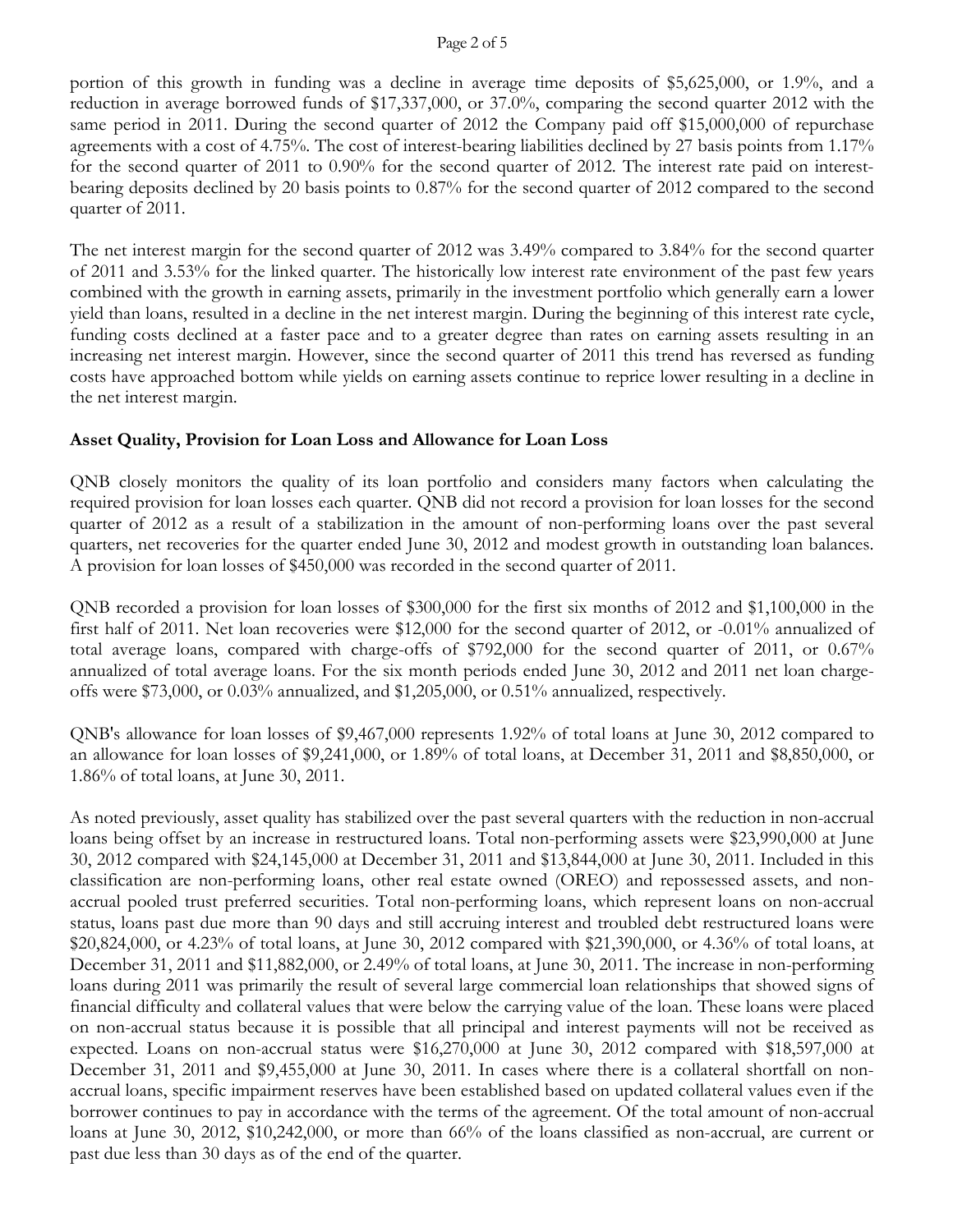QNB had other real estate owned and other repossessed assets of \$1,151,000 as of June 30, 2012 compared with \$826,000 at December 31, 2011 and \$0 at June 30, 2011. Non-accrual pooled trust preferred securities are carried at fair value which was \$2,015,000, \$1,929,000, and \$1,962,000 at June 30, 2012, December 31, 2011 and June 30, 2011, respectively. The increase in the balance of non-accrual pooled trust preferred securities reflects an improvement in the fair value of these securities.

#### **Non-Interest Income**

Total non-interest income was \$1,326,000 for the second quarter of 2012, an increase of \$256,000 compared with the same period in 2011. Net gains on the sale of investment securities and residential mortgage loans account for \$300,000 of this total increase. QNB recorded \$141,000 of net gains on the sale of investment securities during the second quarter of 2012 compared to net gains of \$54,000 recognized in the second quarter of 2011. As a result of historically low mortgage rates, residential mortgage refinancing activity has increased significantly as has the amount of gains recorded on the sale of these mortgages. QNB recorded gains of \$231,000 on the sale of mortgages during the second quarter of 2012 compared with \$18,000 in the second quarter of 2011. Another result of the increase in mortgage refinancing activity was a reduction in the value of mortgage servicing assets as well as an increase in the amortization of this asset. As a result mortgage servicing income declined by \$40,000 when comparing the two quarters.

### **Non-Interest Expense**

Total non-interest expense was \$4,828,000 for the second quarter of 2012, an increase of \$244,000, or 5.3% compared to \$4,584,000 for the second quarter of 2011. Salaries and benefits expense increased \$140,000, or 5.8% when comparing the two quarters. Promotion and merit increases coupled with an additional two fulltime equivalent employees, including the addition of a Chief Information and Technology Officer during the third quarter of 2011, contributed to the \$96,000 increase in salary expense. The remainder of the increase in salary and benefits expense relates primarily to higher medical and dental benefit premiums and claims.

Net occupancy and furniture and fixtures expense increased \$80,000, or 11.6%, with the majority of the increase resulting from higher depreciation expense on new equipment, an increase in branch rent expense primarily resulting from common area maintenance adjustments on some leased properties and equipment maintenance costs. Also contributing to the increase in non-interest expense was a \$50,000, or 24.3%, increase in marketing expenses a result of an increase in outdoor and direct mail advertising as well as higher donations costs. Third party information technology expense increased \$43,000 primarily related to ongoing costs associated with the new online and mobile banking system introduced in the third quarter of 2011. Partially offsetting these higher costs were reductions in FDIC insurance expense of \$114,000, or 41.3%. The decrease in FDIC premium expense reflects a reduction in the rate charged and a change in the method of calculating the basis of the premium effective during 2011.

### **About the Company**

QNB Corp. is the holding company for QNB Bank, which is headquartered in Quakertown, Pennsylvania. QNB Bank currently operates nine branches in Bucks, Montgomery and Lehigh Counties and offers commercial and retail banking services in the communities it serves. In addition, the Company provides retail brokerage services through Raymond James Financial Services, Inc. and title insurance as a member of Laurel Abstract Company LLC. More information about QNB Corp and QNB Bank is available at www.qnbbank.com.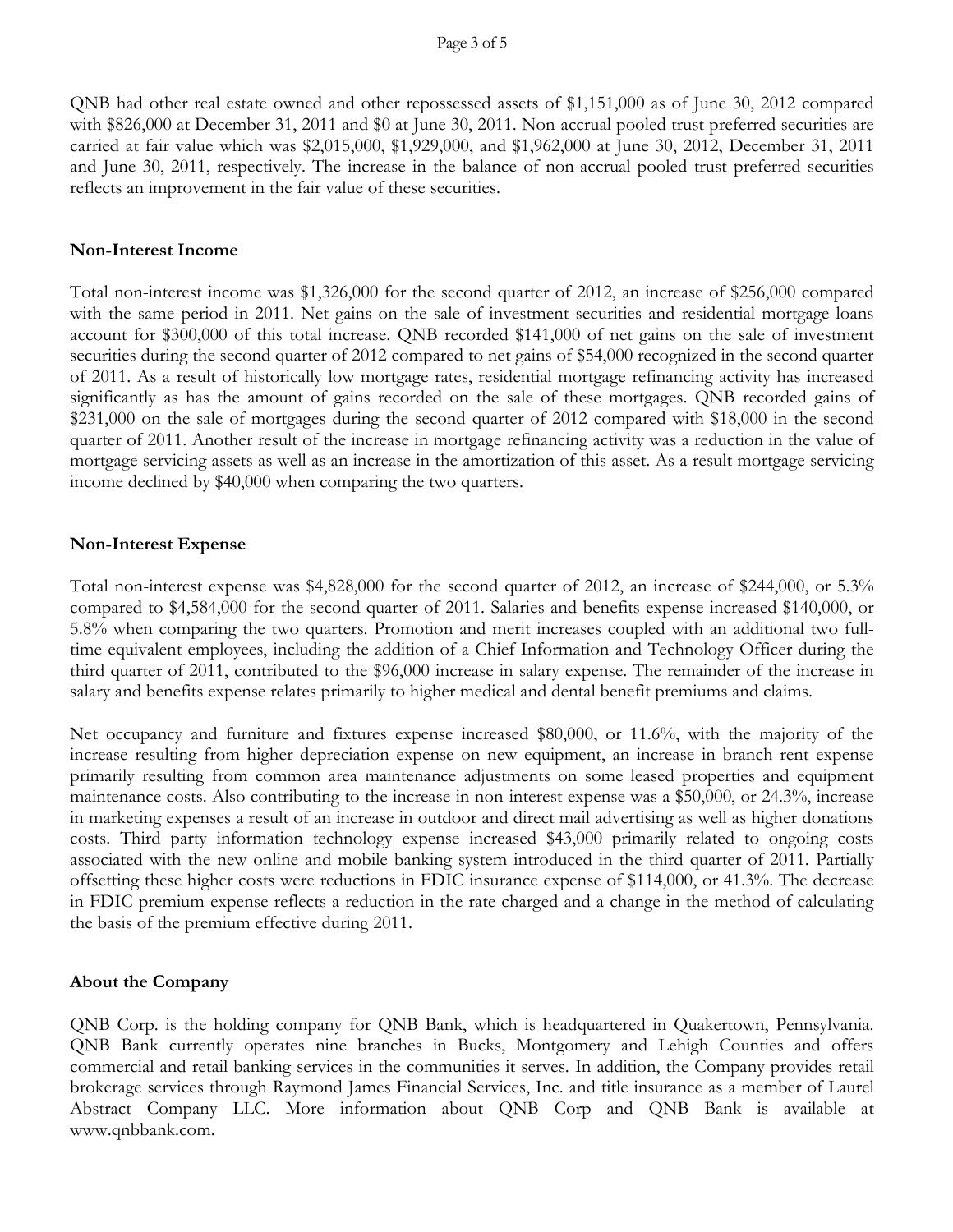### Page 4 of 5

#### **Forward Looking Statement**

This press release may contain forward-looking statements as defined in the Private Securities Litigation Act of 1995. Actual results and trends could differ materially from those set forth in such statements due to various factors. Such factors include the possibility that increased demand or prices for the Company's financial services and products may not occur, changing economic and competitive conditions, technological developments, and other risks and uncertainties, including those detailed in the Company's filings with the Securities and Exchange Commission, including "Item lA. Risk Factors," set forth in the Company's Annual Report on Form 10-K for the fiscal year ended December 31, 2011. You should not place undue reliance on any forward-looking statements. These statements speak only as of the date of this press release, even if subsequently made available by the Company on its website or otherwise. The Company undertakes no obligation to update or revise these statements to reflect events or circumstances occurring after the date of this press release.

| <b>Balance Sheet (Period End)</b>                 | 6/30/12      | 3/31/12      | 12/31/11     | 9/30/11      | 6/30/11      |
|---------------------------------------------------|--------------|--------------|--------------|--------------|--------------|
| Assets                                            | \$890,136    | \$882,940    | \$868,804    | \$875,211    | \$839,280    |
| Investment securities (AFS & HTM)                 | 359,081      | 351,782      | 349,418      | 352,251      | 327,936      |
| Loans receivable                                  | 491,263      | 479,474      | 489,936      | 472,978      | 475,710      |
| Allowance for loan losses                         | (9, 467)     | (9, 456)     | (9,241)      | (8, 867)     | (8, 850)     |
| Net loans                                         | 481,796      | 470,018      | 480,695      | 464,111      | 466,860      |
| Deposits                                          | 781,007      | 764,768      | 750,712      | 757,140      | 719,681      |
| Demand, non-interest bearing                      | 69,856       | 67,464       | 66,850       | 63,674       | 65,542       |
| Interest-bearing demand, money market and savings | 426,154      | 412,015      | 398,838      | 401,233      | 360,150      |
| Time                                              | 284,997      | 285,289      | 285,024      | 292,233      | 293,989      |
| Short-term borrowings                             | 26,570       | 22,349       | 24,021       | 25,806       | 30,553       |
| Long-term debt                                    | 5,293        | 20,295       | 20,299       | 20,301       | 20,303       |
| Shareholders' equity                              | 74,679       | 72,542       | 70,841       | 69,445       | 66,194       |
| <b>Asset Quality Data (Period End)</b>            |              |              |              |              |              |
| Non-accrual loans                                 | \$<br>16,264 | 17,064<br>\$ | 18,597<br>\$ | 19,219<br>\$ | \$<br>9,455  |
| Loans past due 90 days or more and still accruing | 475          | 171          | 380          | 87           | 10           |
| Troubled debt restructured loans                  | 4,085        | 2,668        | 2,413        | 2,650        | 2,417        |
| Non-performing loans                              | 20,824       | 19,903       | 21,390       | 21,956       | 11,882       |
| Other real estate owned and repossessed assets    | 1,151        | 1,277        | 826          | 884          |              |
| Non-accrual pooled trust preferred securities     | 2,015        | 2,054        | 1,929        | 1,878        | 1,962        |
| Non-performing assets                             | 23,990       | 23,234<br>\$ | \$<br>24,145 | 24,718<br>S  | 13,844<br>\$ |
| Allowance for loan losses                         | \$9,467      | \$9,456      | \$9,241      | \$<br>8,867  | \$<br>8,850  |
| Non-performing loans / Loans                      | 4.23%        | 4.15%        | 4.36%        | 4.64%        | 2.49%        |
| Non-performing assets / Assets                    | 2.70%        | 2.63%        | 2.78%        | 2.82%        | 1.65%        |
| Allowance for loan losses / Loans                 | $1.92\%$     | 1.97%        | 1.89%        | $1.87\%$     | 1.86%        |

#### **QNB Corp. Consolidated Selected Financial Data (unaudited)**

#### **(Dollars in thousands)**